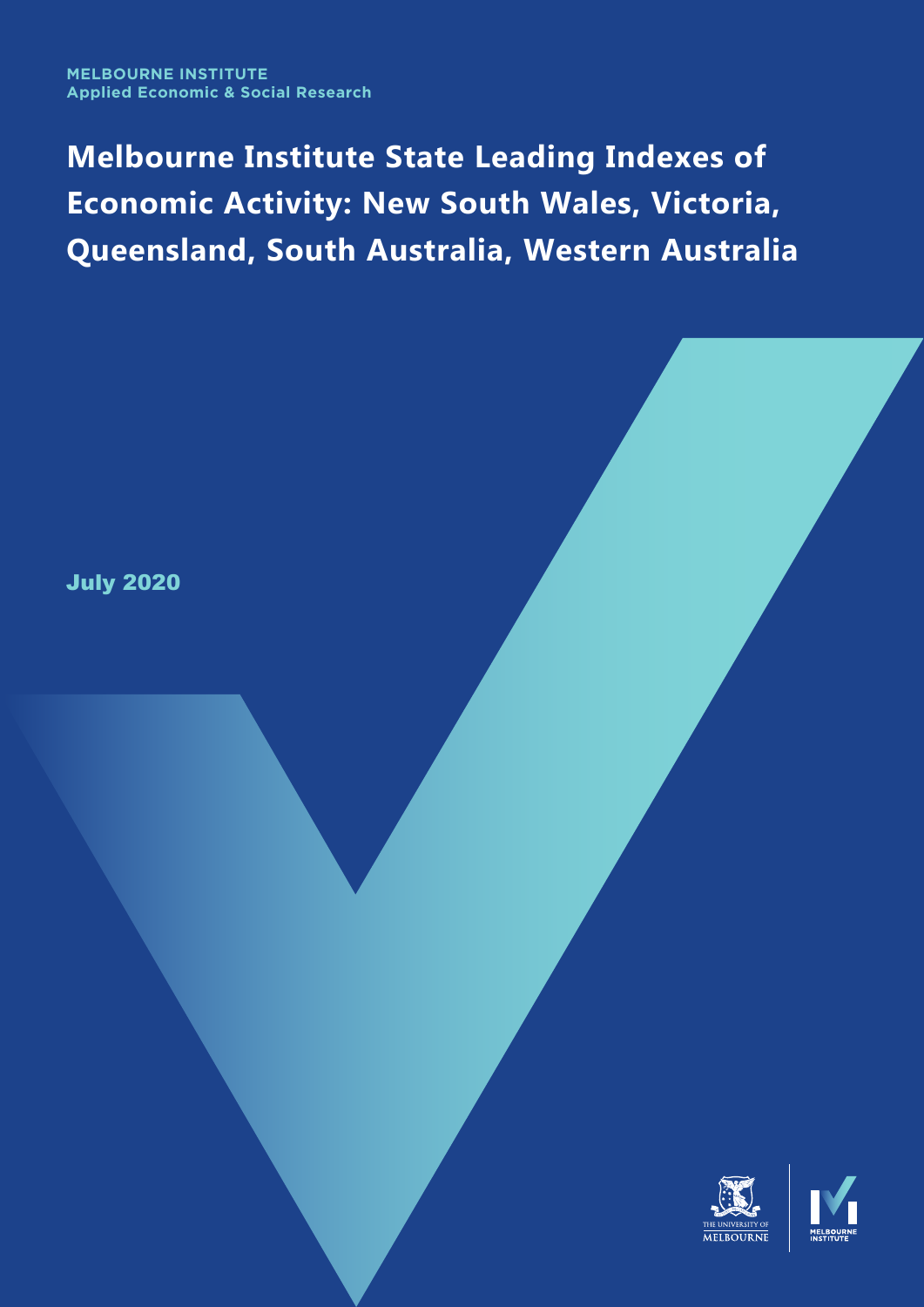

### **Melbourne Institute State Leading Indexes of Economic Activity:**

| New South Wales, Victoria, Queensland, South Australia, Western Australia |  |  |  |
|---------------------------------------------------------------------------|--|--|--|
|---------------------------------------------------------------------------|--|--|--|

| <b>OVERVIEW</b>   | $Jan-20$ | $Feb-20$ | $Mar-20$ | $Ar^{-20}$ | $Mav-20$ | $Jun-20$ |
|-------------------|----------|----------|----------|------------|----------|----------|
| New South Wales   | $-0.63$  | $-1.11$  | $-1.80$  | $-0.34$    | $-1.84$  | 0.35     |
| Victoria.         | 0.37     | $-0.78$  | $-0.66$  | $-0.23$    | $-1.49$  | 0.20     |
| Queensland        | $-0.53$  | $-1.17$  | $-0.89$  | 0.00       | $-2.07$  | $-0.50$  |
| South Australia   | $-0.15$  | $-0.86$  | $-1.21$  | $-0.13$    | $-1.33$  | 0.72     |
| Western Australia | $-0.59$  | $-1.28$  | $-1.45$  | $-0.64$    | $-2.10$  | 0.23     |

## **June 2020**

### The Indexes improved in June as restrictions eased

In June, the readings of the year-ended deviation-from-trend growth in the Melbourne Institute State Leading Indexes of Economic Activity all improved markedly after large declines in May. The improvements across the major states in June were driven by rebounds in retail trade and in hours worked as restrictions eased, and surges in loan refinancing as households took advantage of low mortgage rates. The seesaw in the readings of the year-ended growth in the Indexes in the past several months indicates uncertainty around future economic activity across the major states.

Tables 2-6 provide the year-ended deviation-from-trend growth in the State Leading Indexes as well as the year-ended contributions from the components. Retail trade contributed positively to growth in the Indexes for QLD (adding 0.42 ppts), SA (adding 0.29 ppts) and WA (adding 0.56 ppts). Its contributions to growth in NSW and VIC Indexes remained negative, subtracting 0.05 and 0.27 ppts, though these represent considerable improvements from last month's readings, subtracting 1.18 and 1.31 ppts, respectively. Yearended contributions from hours worked were still negative in all the major states, but its negative contributions were smaller than they were in April and May.

Housing finance commitment contributed significantly to growth in the Indexes in June, adding 0.76 ppts in NSW, 1.20 ppts in VIC, 0.34 ppts in QLD, 1.01 ppts in SA and 0.39 in WA. These contributions were mainly driven by strong increases in the number of refinancing loans. The yield spread continued to contribute positively to growth in the Indexes in all the states, reflecting the positive impacts of the current accommodating monetary policy on economic activity across the country.

The contributions of the Westpac-Melbourne Institute Expectations and Unemployment Expectation Indexes indicate that consumers across the major states remained concerned about future economic conditions and future job prospects. Particularly, these two components subtracted a total of 0.32 ppts off growth in the VIC Index, suggesting that VIC consumers are most worried about future conditions at the moment. This likely results from the recent surge in new cases of infections and the second VIC lock-down starting from  $8^{th}$ July. On balance, economic activity across the major states is likely to remain weak in the coming quarters.



**Chart 1(a): State Leading Indexes vs Previous Month's**

#### **Chart 1(b): State Leading Indexes vs Last Year's**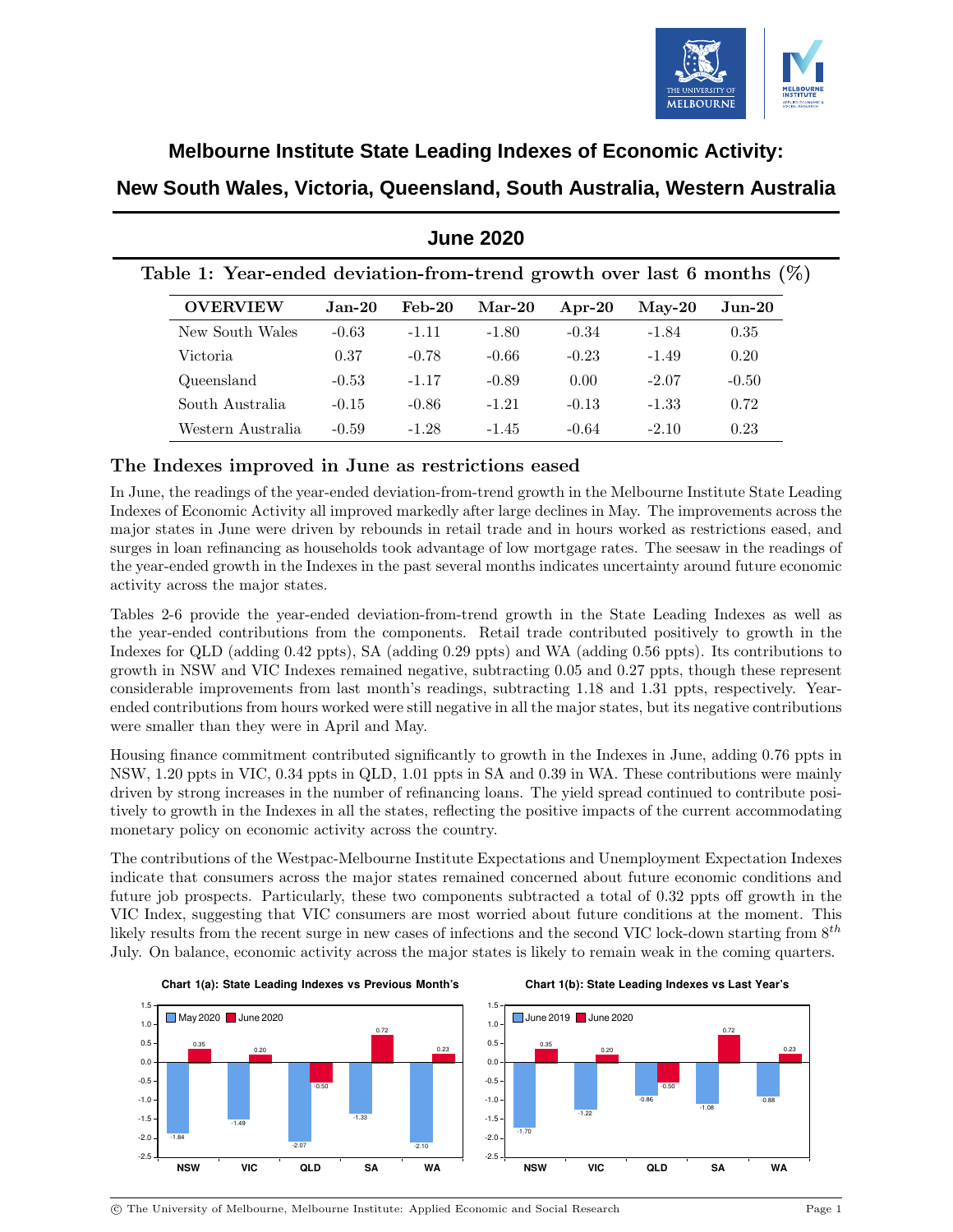

# **Melbourne Institute NSW Leading Index of Economic Activity June 2020**

| <b>NEW SOUTH WALES</b>                                             | $Jan-20$ | $\text{Feb-}20$ | $Mar-20$ | $Apr-20$ | $May-20$ | $Jun-20$ |
|--------------------------------------------------------------------|----------|-----------------|----------|----------|----------|----------|
| Monthly level                                                      | 98.93    | 98.13           | 97.67    | 98.95    | 97.28    | 99.15    |
| Monthly growth                                                     | $-0.65$  | $-0.81$         | $-0.46$  | 1.31     | $-1.69$  | 1.92     |
| Year-ended growth                                                  | $-0.63$  | $-1.11$         | $-1.80$  | $-0.34$  | $-1.84$  | 0.35     |
| Year-ended growth contributions <sup><math>\diamond</math></sup> : |          |                 |          |          |          |          |
| NSW Expectations index <sup>†</sup>                                | $-0.16$  | $-0.04$         | $-0.35$  | $-0.09$  | $-0.05$  | 0.05     |
| NSW Unemployment expectation index <sup>†</sup>                    | $-0.13$  | $-0.06$         | $-0.21$  | $-0.12$  | $-0.02$  | $-0.03$  |
| NSW Aggregate monthly hours worked                                 | 0.00     | $-0.01$         | $-0.10$  | $-0.76$  | $-0.86$  | $-0.41$  |
| NSW Retail trade                                                   | $-0.25$  | $-0.32$         | $-0.35$  | 0.21     | $-1.18$  | $-0.05$  |
| NSW Dwelling approvals                                             | $-0.12$  | $-0.12$         | $-0.14$  | 0.11     | $-0.08$  | $-0.14$  |
| NSW Housing finance commitment                                     | 0.31     | $-0.37$         | $-0.29$  | 0.46     | 0.29     | 0.76     |
| NSW Current family finance index <sup>†</sup>                      | $-0.11$  | 0.04            | $-0.12$  | $-0.15$  | $-0.10$  | $-0.02$  |
| AUD/USD                                                            | $-0.18$  | $-0.21$         | $-0.31$  | $-0.16$  | $-0.09$  | $-0.06$  |
| Yield spread                                                       | 0.01     | $-0.03$         | 0.07     | 0.17     | 0.24     | 0.25     |

#### Table 2: New South Wales Leading Index of Economic Activity

 $\degree$ Contributions may not add up to the total due to rounding. <sup>†</sup>CSI: Consumer Sentiment Index. <sup>‡</sup>UE: Unemployment Expectations. The contribution of the Unemployment expectations index to growth is multiplied by -1 to reflect its countercyclical property. Data sources: Australian Bureau of Statistics, Reserve Bank of Australia, and Melbourne Institute of Applied Economic and Social Research.



### **Chart 2: New South Wales Leading Index of Ecomic Activity**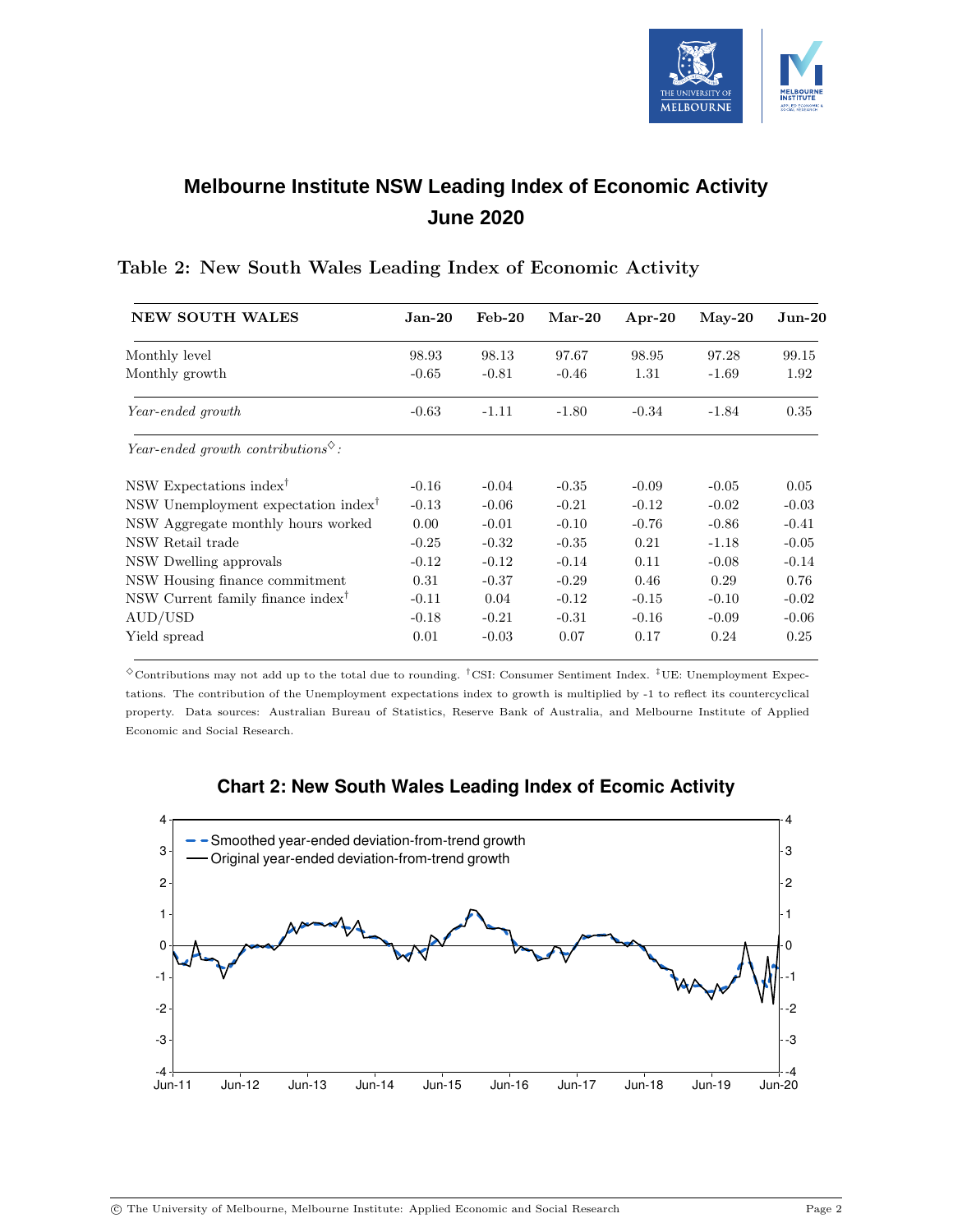

# **Melbourne Institute VIC Leading Index of Economic Activity June 2020**

| <b>VICTORIA</b>                                                    | $Jan-20$ | $\text{Feb-}20$ | $Mar-20$ | Apr-20  | $May-20$ | $Jun-20$ |
|--------------------------------------------------------------------|----------|-----------------|----------|---------|----------|----------|
| Monthly level                                                      | 101.35   | 99.92           | 99.98    | 100.36  | 98.75    | 100.60   |
| Monthly growth                                                     | 0.34     | $-1.41$         | 0.06     | 0.38    | $-1.60$  | 1.87     |
| Year-ended growth                                                  | 0.37     | $-0.78$         | $-0.66$  | $-0.23$ | $-1.49$  | 0.20     |
| Year-ended growth contributions <sup><math>\diamond</math></sup> : |          |                 |          |         |          |          |
| VIC Expectations index <sup>†</sup>                                | $-0.05$  | $-0.12$         | $-0.16$  | $-0.11$ | $-0.04$  | $-0.17$  |
| VIC Unemployment expectation index <sup>†</sup>                    | $-0.13$  | $-0.17$         | $-0.23$  | $-0.17$ | $-0.04$  | $-0.15$  |
| VIC Aggregate monthly hours worked                                 | $-0.12$  | $-0.13$         | 0.09     | $-0.68$ | $-0.78$  | $-0.50$  |
| VIC Retail trade                                                   | $-0.13$  | $-0.17$         | $-0.17$  | 0.29    | $-1.31$  | $-0.27$  |
| VIC Dwelling approvals                                             | 0.14     | $-0.01$         | 0.05     | $-0.01$ | 0.12     | $-0.02$  |
| VIC Housing finance commitment                                     | 0.82     | 0.10            | 0.08     | 0.53    | 0.41     | 1.20     |
| VIC Current family finance index <sup>†</sup>                      | 0.00     | $-0.04$         | $-0.10$  | $-0.08$ | 0.02     | $-0.09$  |
| AUD/USD                                                            | $-0.18$  | $-0.20$         | $-0.30$  | $-0.16$ | $-0.09$  | $-0.06$  |
| Yield spread                                                       | 0.01     | $-0.03$         | 0.07     | 0.17    | 0.23     | 0.24     |

### Table 3: Victoria Leading Index of Economic Activity

 $\degree$ Contributions may not add up to the total due to rounding. <sup>†</sup>These indexes are taken from the Westpac-Melbourne Institute Survey of Consumer Sentiment. The contribution of the Unemployment expectations index to growth is multiplied by -1 to reflect its counter-cyclical property. Data sources: Australian Bureau of Statistics, Reserve Bank of Australia, and Melbourne Institute of Applied Economic and Social Research.



### **Chart 3: Victoria Leading Index of Ecomic Activity**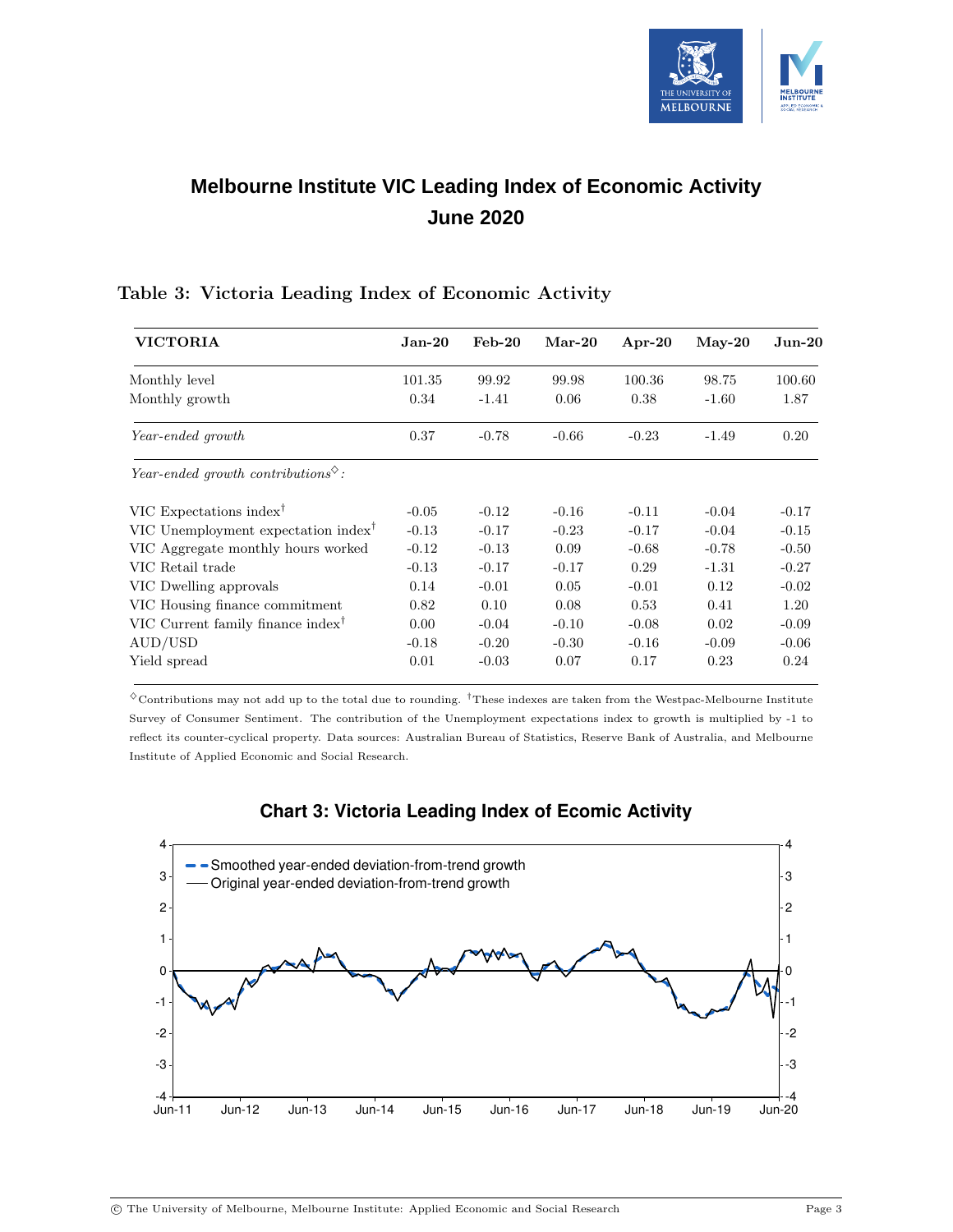

# **Melbourne Institute QLD Leading Index of Economic Activity June 2020**

| <b>QUEENSLAND</b>                                                  | ${\rm Jan\text{-}20}$ | $\text{Feb-}20$ | $Mar-20$ | $Apr-20$ | $May-20$ | $Jun-20$ |
|--------------------------------------------------------------------|-----------------------|-----------------|----------|----------|----------|----------|
| Monthly level                                                      | 98.82                 | 97.72           | 97.91    | 98.73    | 96.62    | 98.17    |
| Monthly growth                                                     | $-0.59$               | $-1.11$         | 0.20     | 0.84     | $-2.14$  | 1.61     |
| Year-ended growth                                                  | $-0.53$               | $-1.17$         | $-0.89$  | 0.00     | $-2.07$  | $-0.50$  |
| Year-ended growth contributions <sup><math>\diamond</math></sup> : |                       |                 |          |          |          |          |
| $QLD$ Expectations index <sup>†</sup>                              | $-0.06$               | $-0.13$         | $-0.22$  | $-0.18$  | $-0.10$  | $-0.13$  |
| QLD Unemployment expectation index <sup>†</sup>                    | $-0.09$               | $-0.12$         | $-0.20$  | $-0.12$  | 0.08     | $-0.09$  |
| QLD Aggregate monthly hours worked                                 | $-0.16$               | $-0.19$         | $-0.22$  | $-0.78$  | $-0.80$  | $-0.68$  |
| QLD Retail trade                                                   | $-0.04$               | $-0.03$         | $-0.03$  | 0.63     | $-0.87$  | 0.42     |
| <b>QLD</b> Dwelling approvals                                      | $-0.08$               | 0.01            | $-0.03$  | $-0.01$  | $-0.06$  | $-0.10$  |
| QLD Housing finance commitment                                     | 0.38                  | $-0.15$         | 0.21     | 0.65     | $-0.09$  | 0.34     |
| QLD Current family finance index <sup>†</sup>                      | $-0.10$               | $-0.07$         | $-0.01$  | $-0.04$  | $-0.08$  | $-0.06$  |
| AUD/USD                                                            | $-0.21$               | $-0.25$         | $-0.36$  | $-0.19$  | $-0.11$  | $-0.07$  |
| Yield spread                                                       | 0.01                  | $-0.04$         | 0.09     | 0.20     | 0.28     | 0.29     |
| RBA commodity prices AUD                                           | $-0.16$               | $-0.21$         | $-0.12$  | $-0.16$  | $-0.32$  | $-0.43$  |

### Table 4: Queensland Leading Index of Economic Activity

 $^\diamond$  Contributions may not add up to the total due to rounding.  $^\dagger$  These indexes are taken from the Westpac-Melbourne Institute Survey of Consumer Sentiment. The contribution of the Unemployment expectations index to growth is multiplied by -1 to reflect its counter-cyclical property. Data sources: Australian Bureau of Statistics, Reserve Bank of Australia, and Melbourne Institute of Applied Economic and Social Research.



### **Chart 4: Queensland Leading Index of Ecomic Activity**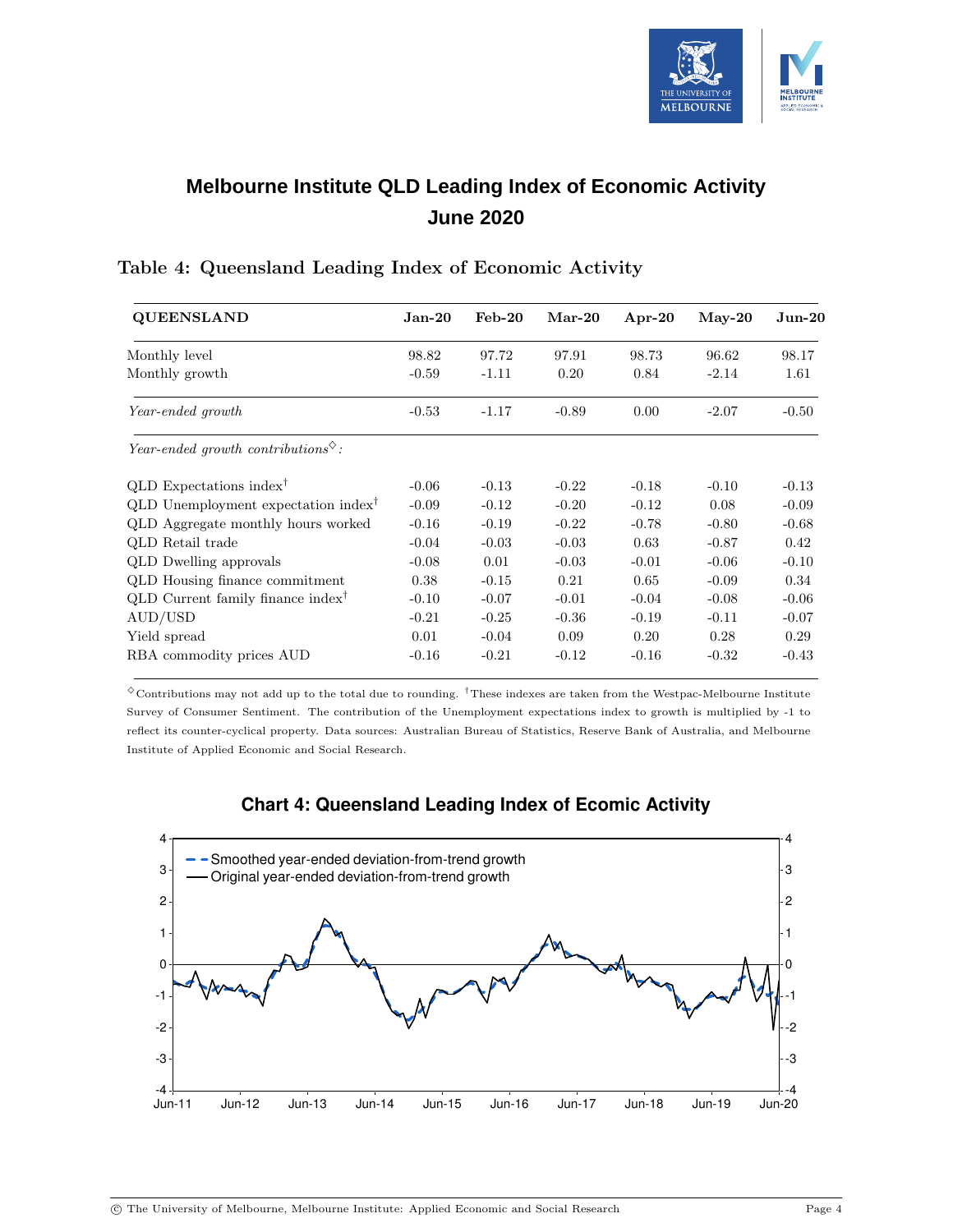

# **Melbourne Institute SA Leading Index of Economic Activity June 2020**

| <b>SOUTH AUSTRALIA</b>                                             | Jan-20  | $Feb-20$ | $Mar-20$ | $Apr-20$ | $May-20$ | $_{\rm Jun-20}$ |
|--------------------------------------------------------------------|---------|----------|----------|----------|----------|-----------------|
| Monthly level                                                      | 100.73  | 99.65    | 99.53    | 100.38   | 99.07    | 101.04          |
| Monthly growth                                                     | $-0.21$ | $-1.08$  | $-0.12$  | 0.85     | $-1.30$  | 1.99            |
| Year-ended growth                                                  | $-0.15$ | $-0.86$  | $-1.21$  | $-0.13$  | $-1.33$  | 0.72            |
| Year-ended growth contributions <sup><math>\diamond</math></sup> : |         |          |          |          |          |                 |
| SA Expectations index <sup>†</sup>                                 | $-0.08$ | $-0.07$  | $-0.33$  | $-0.10$  | $-0.10$  | $-0.10$         |
| SA Unemployment expectation index <sup>†</sup>                     | $-0.15$ | $-0.15$  | $-0.27$  | 0.00     | 0.06     | $-0.03$         |
| SA Aggregate monthly hours worked                                  | $-0.14$ | $-0.16$  | $-0.16$  | $-0.81$  | $-0.82$  | $-0.69$         |
| SA Retail trade                                                    | $-0.24$ | $-0.26$  | $-0.26$  | 0.45     | $-0.87$  | 0.29            |
| SA Dwelling approvals                                              | 0.01    | $-0.01$  | $-0.01$  | $-0.06$  | 0.06     | 0.03            |
| SA Housing finance commitment                                      | 0.72    | 0.05     | 0.17     | 0.47     | 0.14     | 1.01            |
| SA Current family finance index <sup>†</sup>                       | $-0.06$ | 0.03     | $-0.07$  | $-0.09$  | 0.02     | $-0.02$         |
| AUD/USD                                                            | $-0.21$ | $-0.25$  | $-0.37$  | $-0.19$  | $-0.11$  | $-0.07$         |
| Yield spread                                                       | 0.01    | $-0.04$  | 0.09     | 0.20     | 0.28     | 0.30            |

### Table 5: South Australia Leading Index of Economic Activity

 $\diamond$  Contributions may not add up to the total due to rounding. <sup>†</sup>These indexes are taken from the Westpac-Melbourne Institute Survey of Consumer Sentiment. The contribution of the Unemployment expectations index to growth is multiplied by -1 to reflect its counter-cyclical property. Data sources: Australian Bureau of Statistics, Reserve Bank of Australia, and Melbourne Institute of Applied Economic and Social Research.



### **Chart 5: South Australia Leading Index of Ecomic Activity**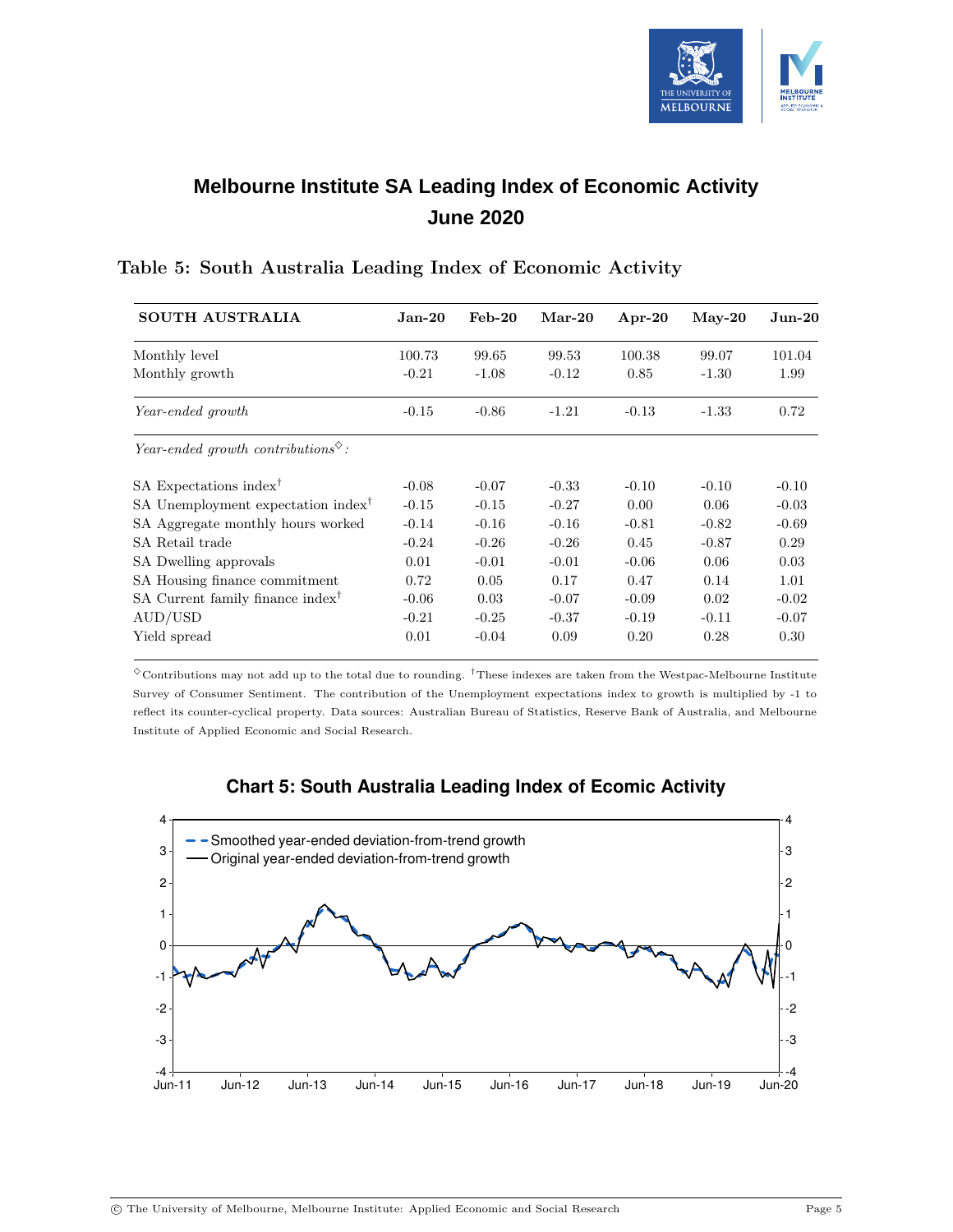

# **Melbourne Institute WA Leading Index of Economic Activity June 2020**

| WESTERN AUSTRALIA                                                  | ${\rm Jan\text{-}20}$ | $\text{Feb-}20$ | $Mar-20$ | $Apr-20$ | $May-20$ | $_{\rm Jun-20}$ |
|--------------------------------------------------------------------|-----------------------|-----------------|----------|----------|----------|-----------------|
| Monthly level                                                      | 95.94                 | 95.35           | 95.00    | 95.80    | 94.25    | 96.10           |
| Monthly growth                                                     | $-0.10$               | $-0.62$         | $-0.36$  | 0.84     | $-1.62$  | 1.96            |
| Year-ended growth                                                  | $-0.59$               | $-1.28$         | $-1.45$  | $-0.64$  | $-2.10$  | 0.23            |
| Year-ended growth contributions <sup><math>\diamond</math></sup> : |                       |                 |          |          |          |                 |
| WA Expectations index <sup>†</sup>                                 | $-0.12$               | $-0.10$         | $-0.23$  | $-0.10$  | $-0.08$  | $-0.05$         |
| WA Unemployment expectation index <sup>†</sup>                     | $-0.07$               | $-0.08$         | $-0.21$  | $-0.14$  | $-0.04$  | 0.12            |
| WA Aggregate monthly hours worked                                  | 0.08                  | $-0.03$         | $-0.17$  | $-0.86$  | $-0.72$  | $-0.50$         |
| WA Retail trade                                                    | $-0.12$               | $-0.21$         | $-0.15$  | 0.59     | $-0.73$  | 0.56            |
| WA Dwelling approvals                                              | 0.01                  | $-0.18$         | $-0.08$  | $-0.11$  | 0.03     | $-0.02$         |
| WA Housing finance commitment                                      | $-0.03$               | $-0.22$         | $-0.15$  | 0.20     | $-0.28$  | 0.39            |
| WA Current family finance index <sup>†</sup>                       | 0.00                  | $-0.01$         | $-0.09$  | $-0.08$  | $-0.14$  | $-0.09$         |
| AUD/USD                                                            | $-0.19$               | $-0.22$         | $-0.33$  | $-0.17$  | $-0.10$  | $-0.06$         |
| Yield spread                                                       | 0.01                  | $-0.04$         | 0.08     | 0.18     | 0.25     | 0.27            |
| RBA commodity prices AUD                                           | $-0.15$               | $-0.19$         | $-0.11$  | $-0.14$  | $-0.29$  | $-0.39$         |

#### Table 6: Western Australia Leading Index of Economic Activity

 $\degree$ Contributions may not add up to the total due to rounding. <sup>†</sup>These indexes are taken from the Westpac-Melbourne Institute Survey of Consumer Sentiment. The contribution of the Unemployment expectations index to growth is multiplied by -1 to reflect its counter-cyclical property. Data sources: Australian Bureau of Statistics, Reserve Bank of Australia, and Melbourne Institute of Applied Economic and Social Research.



#### **Chart 6: Western Australia Leading Index of Ecomic Activity**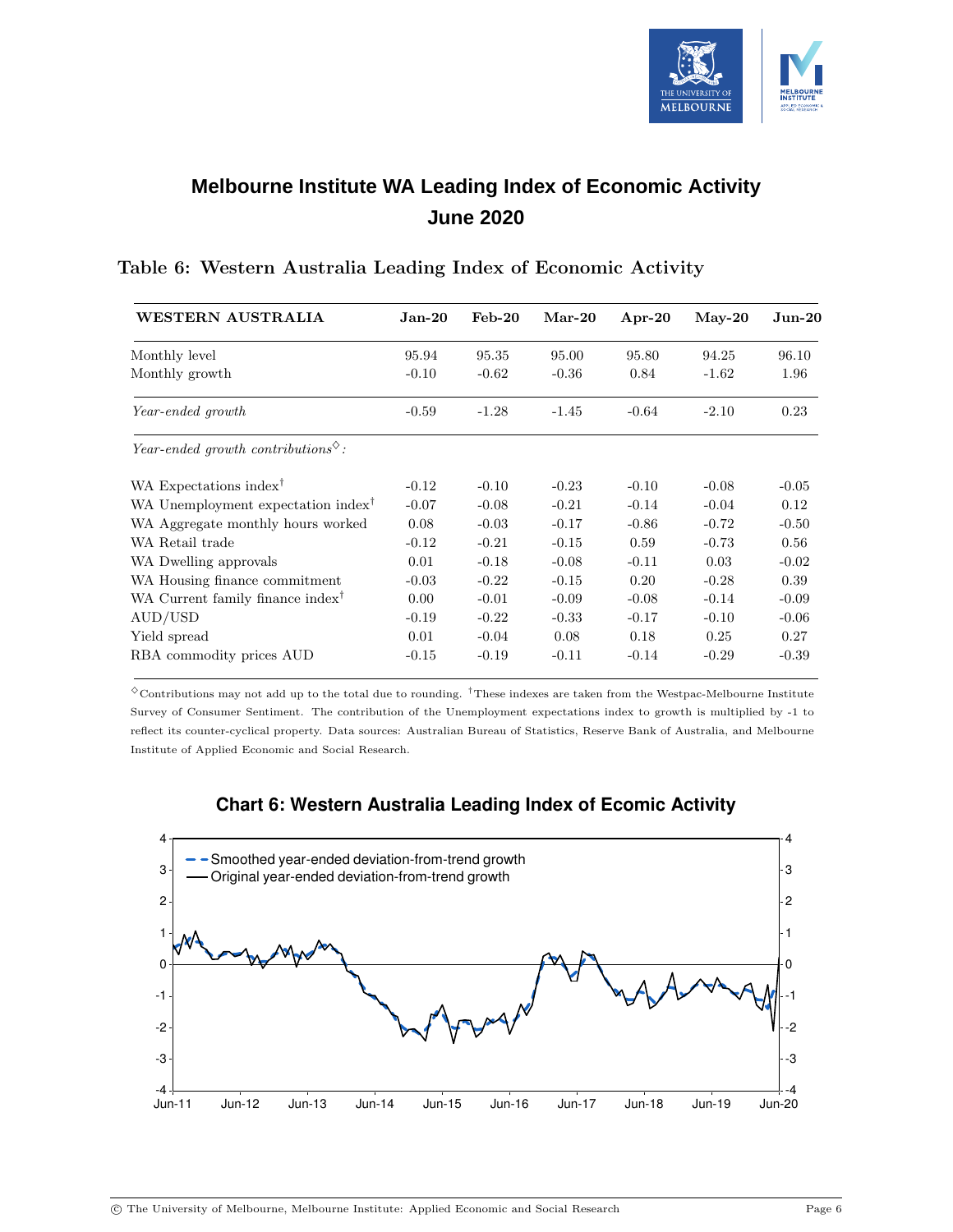#### Melbourne Institute State Leading Index of Economic Activity: New South Wales, Victoria, Queensland, South Australia, Western Australia.

The Melbourne Institute State Leading Index of Economic Activity for New South Wales, Victoria, Queensland, South Australia, Western Australia are summary measures of the growth prospects of the mainland states. They combine the latest information from consumer expectations on future activity, unemployment and their assessment of current family finance, together with aggregate monthly hours worked, retail trade, dwelling approvals, housing finance commitments, AUD/USD exchange rate, the yield spread and RBA's \$A commodity price index for QLD and WA.

The Indexes assess the likely path of growth relative to trend in three to nine months' time.

Disclaimer: The University of Melbourne and the Melbourne Institute give no representation, make no warranty, nor take any responsibility as to the accuracy or completeness of any information contained herein and will not be liable in contract tort, for negligence or for any loss or damage arising from reliance on any such information. The Melbourne Institute State Leading Index of Economic Activity: New South Wales, Victoria, Queensland, South Australia, Western Australia report presents the professional analysis and views of the Melbourne Institute.

For information on the data contained in the report contact the Melbourne Institute, The University of Melbourne, on (03) 8344 2196.

c The University of Melbourne, Melbourne Institute: Applied Economic and Social Research.

This report is copyright. Apart from any fair dealing for the purposes of study, research, criticism or review, as permitted under the *Copyright Act*, no part may be reproduced without written permission.

> For more information about the Melbourne Institute, see: <http://melbourneinstitute.unimelb.edu.au/>

For more information about Macro@MI and other Reports see: <http://melbourneinstitute.unimelb.edu.au/research-programs/macroeconomics>